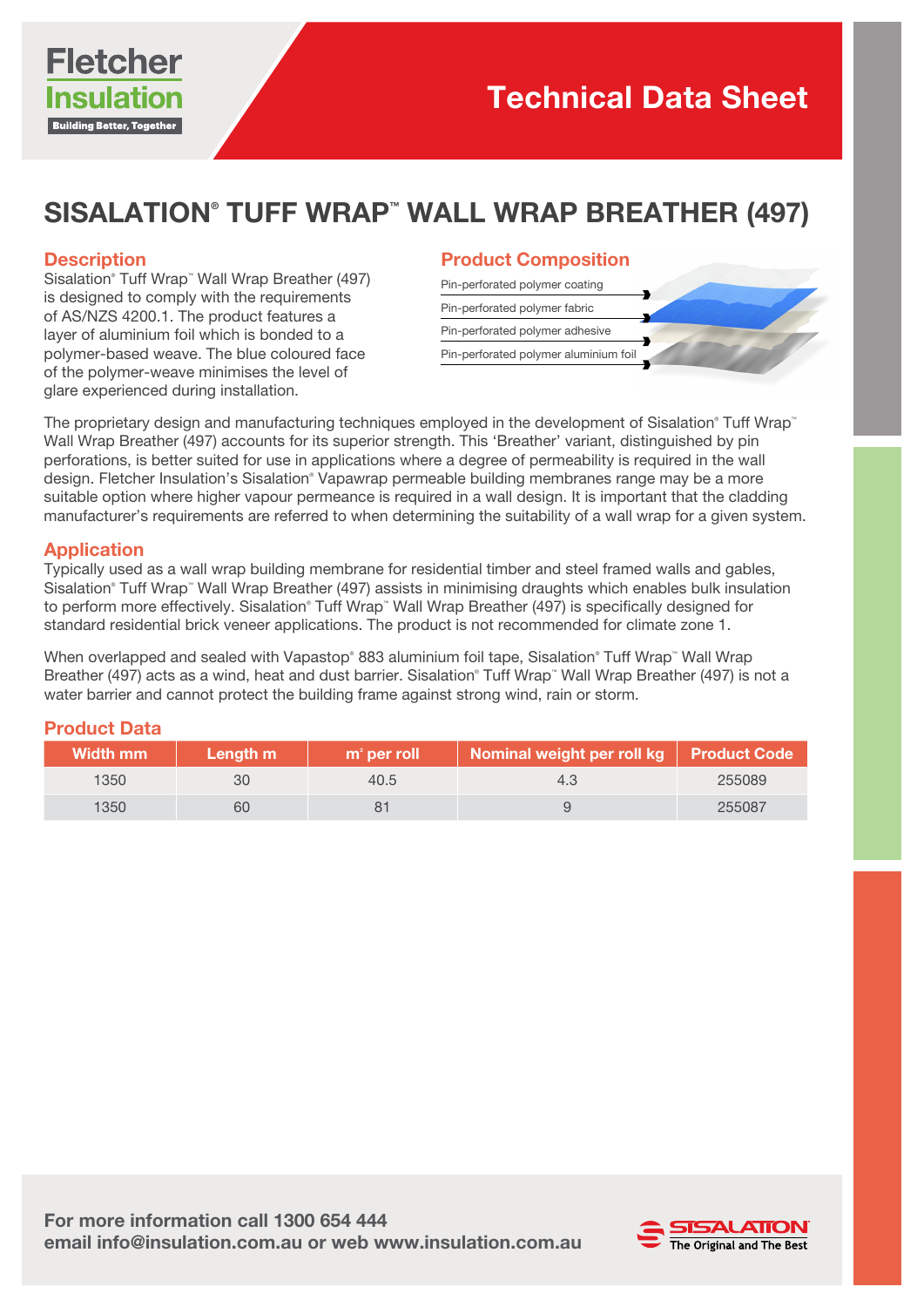## Physical Properties

| <b>Property</b>                |             | <b>Test Method/Standard</b> | <b>Result</b>                  | <b>Unit</b>             |              |
|--------------------------------|-------------|-----------------------------|--------------------------------|-------------------------|--------------|
| Duty Classification            |             | AS/NZS 4200.1               | <b>Medium Duty</b>             |                         |              |
| Resistance to dry delamination |             | AS/NZS 4201.1               | <b>PASS</b>                    |                         |              |
| Resistance to wet delamination |             | AS/NZS 4201.2               | <b>PASS</b>                    |                         |              |
| <b>Water Control</b>           |             | AS/NZS 4201.4               | Non-Water Barrier              |                         |              |
| Vapour Control                 |             | AS/NZS 4200.1               | Class 3 Vapour Permeable       |                         |              |
| Vapour Permeance               |             | ASTM E96                    | > 0.1429                       | µg/Ns                   |              |
| Emittance                      |             | Anti-glare face             |                                | IR Non-Reflective (0.9) |              |
|                                | Silver side |                             | AS/NZS 4201.5                  | IR Reflective (0.03)    |              |
| <b>Electrical Conductivity</b> |             | <b>AS/NZS 3100</b>          | <b>Electrically Conductive</b> |                         |              |
| Shrinkage                      |             | AS/NZS 4201.3               | $\leq$ 0.5                     | $\frac{0}{0}$           |              |
| Edge tear resistance           |             | Lateral                     | AS/NZS 4200.1                  | $\geq 65$               | $\mathsf{N}$ |
|                                |             | Machine                     |                                | $\geq 65$               | N            |
| Tensile strength               |             | Lateral                     |                                | $\geq 6.0$              | kN/m         |
|                                |             | Machine                     | AS 1301,448s                   | $\geq 9.5$              | kN/m         |
| <b>Nominal Thickness</b>       |             |                             | < 1.0                          | mm                      |              |

## Fire Hazard Properties

Sisalation® Tuff Wrap™ Wall Wrap Breather (497) exhibits the following characteristics when tested in accordance with the following standards:

| <b>Property</b>    | Test Method/Standard | <b>Result</b>  |
|--------------------|----------------------|----------------|
| Flammability Index | AS/NZS 1530.2        | $\leq 5$ (Low) |

## **Compliance**

Sisalation® Tuff Wrap™ Wall Wrap Breather (497) complies with the National Construction Code (NCC) for sarking type materials and satisfies the following requirements:

- AS/NZS4200.1 for 'Pliable Building Membranes' Deemed to Satisfy Standard, recognised by NCC Volumes 1 and 2.
- NCC 2019 Volume 1 Non-Combustible building elements C1.9(e) (vi) Sarking-type materials that do not exceed 1mm in thickness and have a Flammability Index not greater than 5.
- NCC 2019 Volume 2 General Concession Non-Combustible Materials 3.7.1.1 (f) Sarking-type materials that do not exceed 1mm in thickness and have a Flammability Index not greater than 5.
- Suitable for use in bushfire areas with a Bushfire Attack Level (BAL) Low–FZ in accordance with AS 3959.

## Environmental Properties

Fletcher Insulation avoids the use of Ozone Depleting Potential (ODP) substances in the manufacture or composition of its FBS-1 Glasswool Bio-Soluble Insulation® and Sisalation® reflective foil products.

The use of Sisalation® Tuff Wrap™ Wall Wrap Breather (497) guarantees the use of zero ODP insulation while also ensuring that no harmful levels of Volatile Organic Compounds (VOCs) are released. This allows the incorporation of environmentally preferable insulation whilst also maintaining indoor air quality.